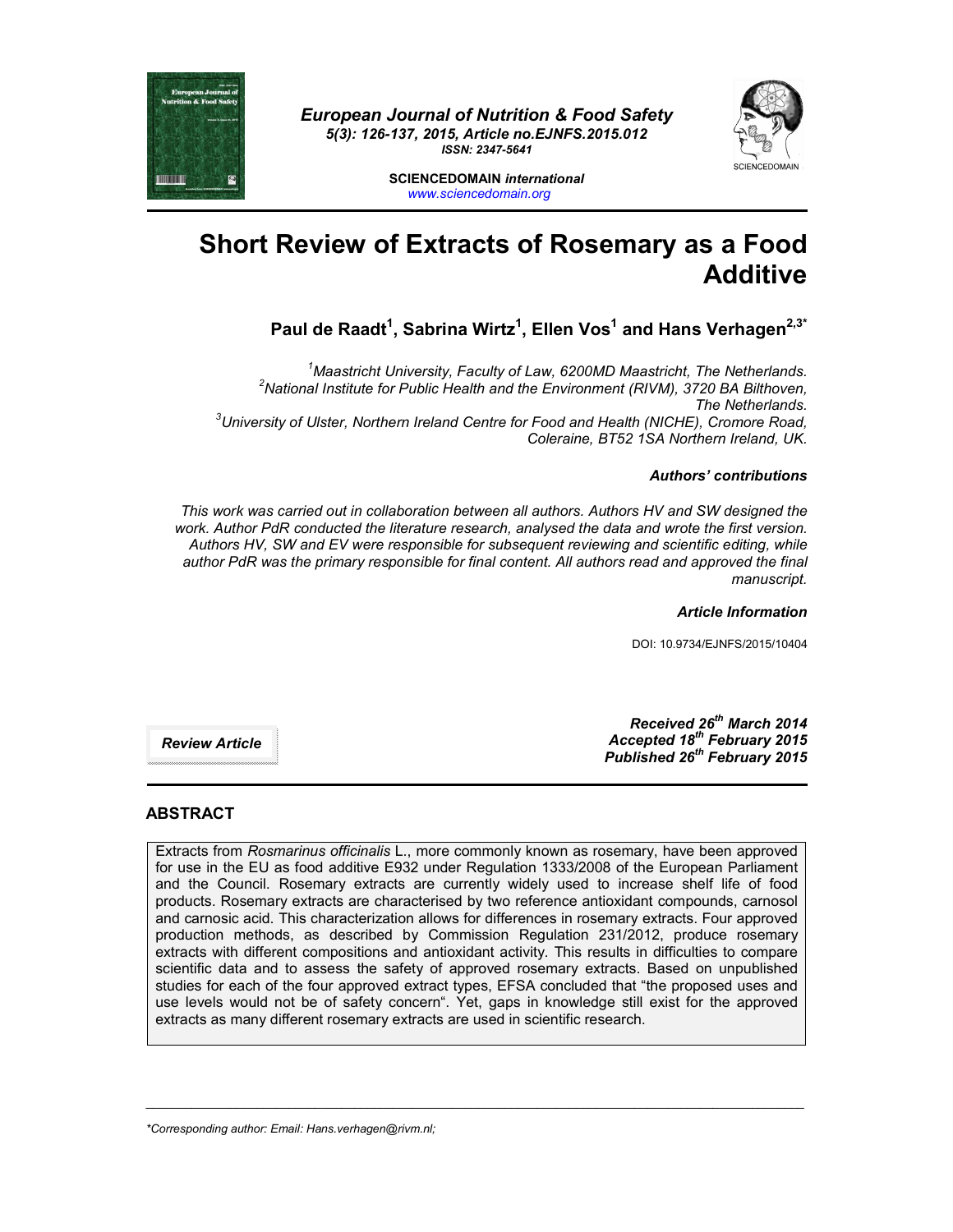*Keywords: Food additives; E932; extracts of rosemary; legal status; toxicological data.*

# **1. INTRODUCTION**

Oxidative degradation by free radicals in foods results in a reduction of quality, odour, and texture, but this process can be delayed by the addition of antioxidants. In the food industry, both synthetic and natural antioxidants are being used to improve the storage stability of foods. The benefit of synthetic antioxidants originates from the high level of activity in comparison with natural anti-oxidants [1]. However, some synthetic antioxidants have shown potential adverse effects. For example, butylated hydroxytolunene (BHT) and butylated hydroxyanisole (BHA) have been extensively used as synthetic antioxidants in foods. However, after research showed a potential carcinogenic effect [2,3] regulations regarding these synthetic antioxidants became restricted. Recent research however contradicts this by showing a potential anti-carcinogenic effect [4,5]. As a consequence of the contradiction and the general consumer request for natural products, the use of natural antioxidants has increased in recent years.

*Rosmarinus officinalis* L*.*, more commonly known as rosemary, belongs to the Lamiaceae family of herbs and is a popular spice originating from Mediterranean areas. Traditionally it was used for flavour and aromatic reasons, but after the discovery of the antioxidant properties of rosemary extracts the European Rosemary Extract Manufactures Group (EREMG) applied for the authorization by the European Commission of rosemary extracts as a food additive. Subsequently, the European Food Safety Authority (EFSA) evaluated the safety of rosemary extracts in 2008. After the assessment of EFSA rosemary extracts were approved as a food additive and specified for use in the EU. Henceforth the extracts were formally labelled"E392 extracts of rosemary". However, some gaps in knowledge were present during the assessment. To assess the current state of knowledge in relation with EU legislation a literature search was performed using PubMed with "rosemary extracts" "extracts of rosemary", and "*Rosmarinus officinalis* L extracts" as search terms in combination with section specific search terms.

### **2. CHEMICAL STRUCTURE**

Commission Regulation 231/2012 specifies approved food additive in Regulation 1333/2008, and defines rosemary extracts as: "Extracts of rosemary contain several components, which have been proven to exert antioxidative functions. These components belong mainly to the classes of phenolic acids, flavonoids, diterpenoids. Besides the antioxidant compounds the extract can also contain triterpenes and organic solvents extractable material specifically defined in the following specification". More specifically, carnosol (CAS No 5957-80-2) and carnosic acid (CAS No 3650-09-7) (Fig. 1) are the reference compounds in extracts of rosemary, and should not comprise less than 90% of the total phenolic diterpenes in the extract.



#### **Fig. 1. Chemical structure of carnosol**  $C_{20}H_{28}O_4$  (A) and carnosic acid  $C_{20}H_{28}O_4$  (B). **Based on Senorans et al. [7]**

Commission Regulation 231/2012 only mentions carnosol and carnosic acid specifically as reference compounds, as a consequence all other antioxidant compounds in rosemary extracts can vary. Table 1 illustrates the findings from Almela et al. [6] on the compounds present<br>in rosemary extracts. Although. many in rosemary extracts. Although, many compounds have been identified, there still remain unidentified substances. Senorans et al. [7] found several non-identified compounds using a liquid chromatographic and mass spectrometric analysis. Furthermore, both studies concluded that the exact composition for rosemary extracts was influenced by the extraction and purification process used. Additionally, the composition of active components in the final extract was found to be dependent on which parts of the rosemary plant were used in the extraction process, and whether or not they were dried [8]. Furthermore, evidence exists that the composition of rosemary essential oil is influenced by the harvesting time [9]. Although, rosemary essential oil and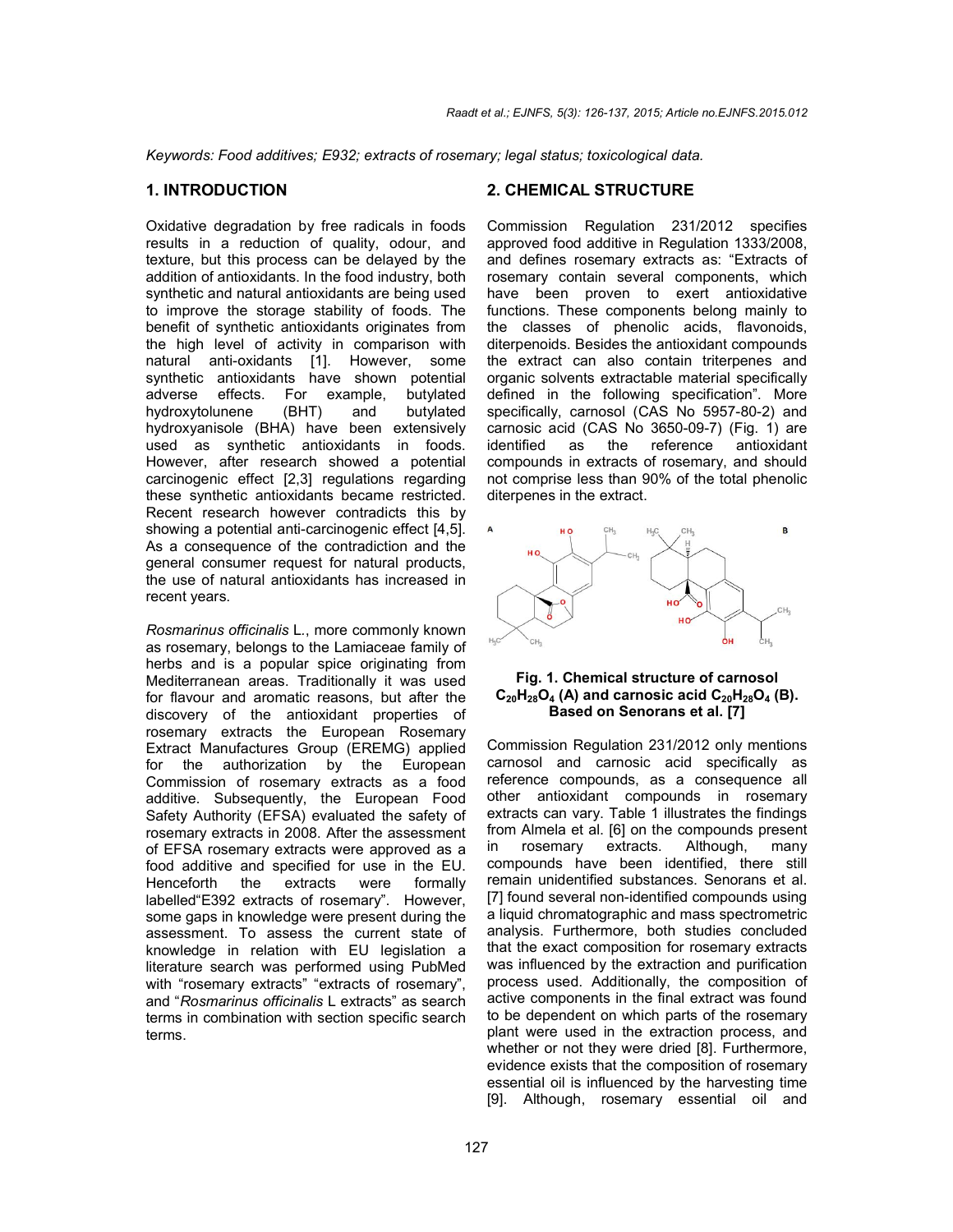rosemary extracts are different, both are produced from the leaves. Therefore rosemary extracts composition might also be influenced by harvest time, however there is no evidence to either support or contradict this.

### **3. MANUFACTURING**

Within the EU, food additives, in accordance with Regulation 1333/2008, need authorization prior to their use in foodstuffs. Article 12 of this Regulation limits the production of a food additive to the specified production methods as included in the Community list of approved food additives. Significant changes in the production method, starting materials or a change in particle size requires additional authorization.

In accordance with Commission Regulation 231/2012 extracts of rosemary can be produced from dried leaves of rosemary using four methods. The first method utilizes acetone to dissolve the active components from rosemary leaves. After filtration the solvent is evaporated and the residue is dried and sieved by conventional food processing methods. The second method is based on supercritical extraction [10]. A supercritical fluid is a substance at a temperature and pressure above its critical point. As a result the supercritical fluid can effuse through solids like a gas and dissolve materials from this solid similarly to a liquid. In this manufacturing method supercritical  $CO<sub>2</sub>$  is used to dissolve the active components. In the second step of the manufacturing process the extract is separated from the supercritical  $CO<sub>2</sub>$ [10]. Ethanol extracts of rosemary constitute the third manufacturing method. This method is similar to the first mentioned method, but ethanol is used as a solvent and deodorizer [10]. The fourth and last approved method for the manufacturing of rosemary extracts is also based on a two-step process. Extracts of rosemary are produced in accordance with the third method; subsequently the deodorized ethanol rosemary extracts are decolorized with a hexane extraction [10]. Regardless of the method used, the extracts can be combined with, by Regulation 1333/2008 approved, food grade carriers or standardized to a specific carnosol plus carnosic acid content.

The first two manufacturing methods produce rosemary extracts with similar compositions. However, supercritical fluid extraction produces extracts with a higher antioxidant concentration than organic solvents [11]. Furthermore, supercritical fluids have a higher diffusion coefficient, lower viscosity, lower surface tension for rapid penetration, and are more selective in extraction substances [12]. Additionally, the supercritical extraction method provides the possibility to remove flavour from the rosemary extract, although this characteristic of the method is not specifically mentioned in Regulation 231/2012 [13]. Aside from a different composition the third method produces an odourless extract and the fourth method produces both an odourless and colourless extract.

| <b>Type of compound</b> | <b>Chemical name</b> | <b>Related compounds</b>                                                       |  |
|-------------------------|----------------------|--------------------------------------------------------------------------------|--|
| Phenolic acids          | Rosmarinic acid      |                                                                                |  |
| Diterpenes              | Carnosic Acid        | Methyl Carnosate $(C_{20} : COOCH3)$                                           |  |
|                         |                      | Carnosol ( $\delta$ -lactone bridge $C_{20}$ -C <sub>7</sub> )                 |  |
|                         |                      | Epiisorosmanol (δ-lactone bridge $C_{20}$ -C <sub>7</sub> :C <sub>6</sub> -OH) |  |
|                         |                      | Rosmanol (y-lactone bridge $C_{20}$ - $C_6$ : $C_7$ :-OH)                      |  |
|                         |                      | Epirosmanol (y-lactone bridge $C_{20}$ - $C_6$ : $C_7$ :-OH                    |  |
|                         |                      | Epirosmanol-methylether (y-lactone bridge $C_{20}$ - $C_6$ : $C_7$ :-OH)       |  |
|                         |                      | Rosmadial (lactone bridge $C_{20}$ - $C_{11}$ : $C_6$ = $C_7$ =CHO)            |  |
| Flavones                | Lueolin              | 6-hydroxyluteolin 7-glucoside                                                  |  |
|                         | Apigenin             | Genkwanin (7-methyl ether)                                                     |  |
|                         |                      | 4"-methoxytectochrysin (4":7-dimethyl ether)                                   |  |
|                         |                      | Homoplataginin (6-methyl ether, 7-glucoside)                                   |  |
|                         |                      | Scutellarein (6-hydroxy)                                                       |  |
|                         |                      | 4',5,7,8-Tetrahydroxyflavone (8-hydroxyapigenin)                               |  |
|                         |                      | Cirsimaritin (6,7-dimethyl ether)                                              |  |

| Table 1. Main compounds identified in rosemary extracts. Based on Almela et al. [6] |  |
|-------------------------------------------------------------------------------------|--|
|-------------------------------------------------------------------------------------|--|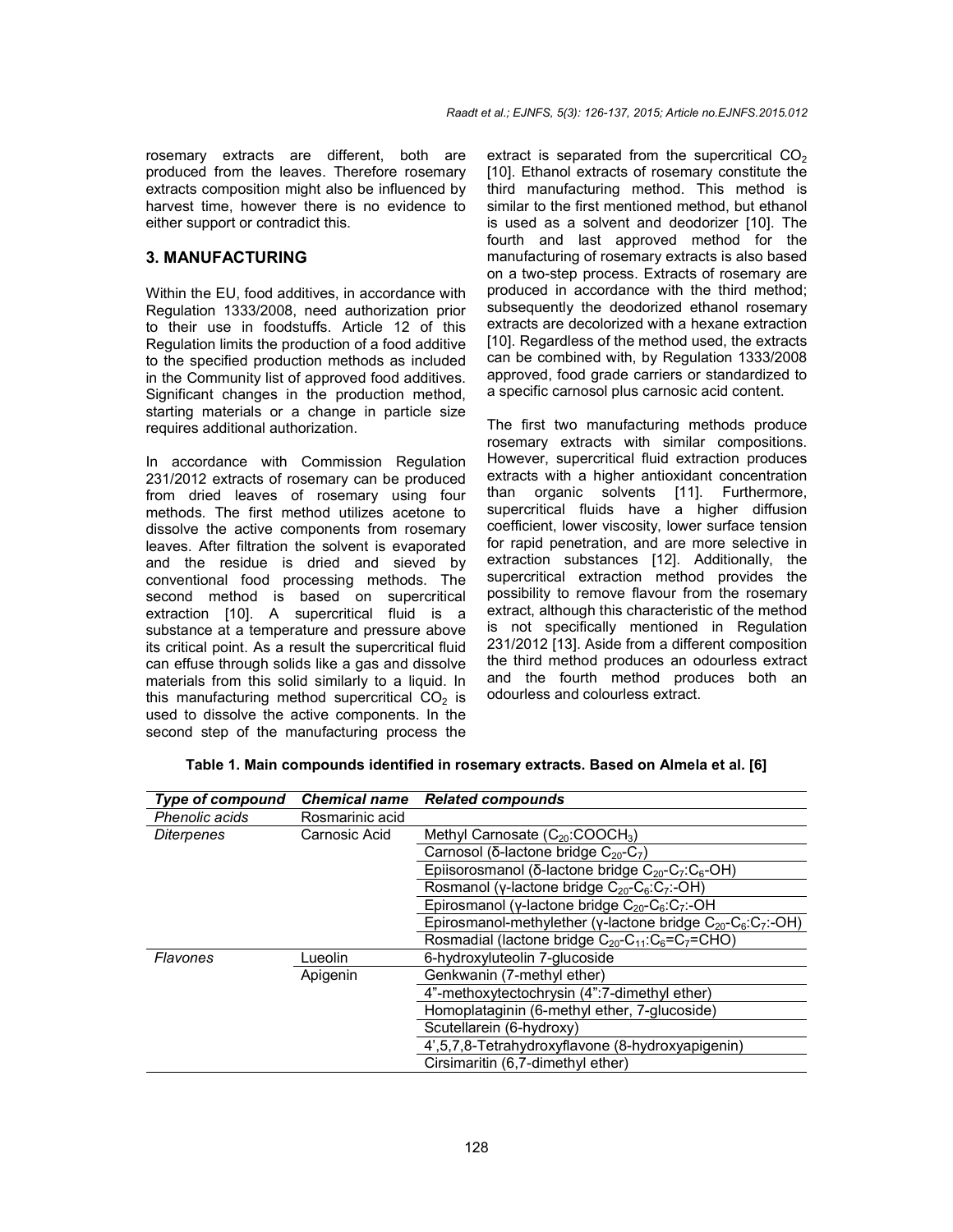In 2002, Ibanez et al. [14] reported on the use of subcritical water for the extraction for rosemary extracts. In short, subcritical water  $(H<sub>2</sub>O$  at a temperature and pressure below its critical point) is used as a solvent, and in a second step the extracts of rosemary are separated from the subcritical water. It was concluded that this extraction method produces extracts with similar antioxidant activity as supercritical fluid extraction, however the extract composition was different. The petitioner specifically excluded water extracts within its application. Subsequently, water based extracts have not been assessed by EFSA and are not incorporated in Regulation 321/2012.

#### **4. USES IN FOODS**

#### **4.1 Function in Foods**

Unless intentionally removed, the extracts of rosemary still contain flavourings and can be used to improve the flavour of products, however rosemary extracts are currently widely used to increase shelf life of food products due to the high antioxidant activity of its main components [15,16]. Research on the antioxidant activity of the compounds in rosemary extract in foods is primarily focussed on carnosic acid. The potency of carnosic acid in comparison to the other compounds in rosemary extracts in soybean oil was found to be more than twice as high based on Rancimat measurements [17]. Furthermore, the same study also found higher antioxidant activity for carnosic acid in comparison tothe synthetic antioxidants BHT and BHA, whereas tertiary butylhydroquinone (TBHQ) was found to surpass rosemary extracts in antioxidant activity. Zhang et al. [18] found the similar results when comparing BHT, BHA, and TBHQ with carnosic acid based on peroxide values, TBARS assays, free fatty acid measurements, and p-anisidine values in sunflower oil. However, antioxidant activity of rosemary extracts seems to depend on the medium. Frankel et al. [19] measured the antioxidant activity of both carnosol and carnosic acid in a corn oil emulsion and bulk oil using hydroperoxide and hexanal formations and found reduced antioxidant activity in the emulsion system. Furthermore, antioxidant activity at pH 7 was lower compared to activity at pH 4 and 5. Koleva et al. [20] found a similar difference between bulk oil measurements and emulsion oil measurements for rosemaric acid.

The aforementioned findings suggest that rosemary extracts might not increase shelf life in all products, but evidence exist for several food categories. Using the TBARS assay, Sebranek et al. [21] found similar antioxidant activity for an unspecified rosemary extracts as BHA and BHT in precooked frozen pork sausages, but in raw frozen pork sausages rosemary extracts was found to be more effective than BHA and BHT in preventing increased TBARS values, and in preventing loss of red colour. Moreover, Nassu et al. [22] investigated the efficacy of a commercial albeit unspecified rosemary extract in fermented goat sausage using a TBARS assay and found a significant difference in oxidation with 0.050% w/w extract compared to controls. Using peroxide values according to the AOCS(1989) method, Frutos et al. [23] found significant protection against oxidation in bread with an oil, garlic and parsley dressing when using a 4 g/l concentration of rosemary extracts(carnosic acid (20–30%), rosmarinic acid (0–1%) and rosmanol (0.5–1.5%)). Despite the possible differences in the extract composition, these studies depict the efficacy of rosemary extracts in prolonging oxidative degradation in actual food products, however no evidence was found for the approved rosemary extracts.

#### **4.2 Dietary Exposure**

In 2008 EFSA published its opinion on the use of extracts of rosemary as a food additive [24]. As part of this opinion, expected dietary exposure was assessed based on consumption in the UK. The UK National Dietary and Nutrition Survey for adults [25] and pre-school children [26] were used as the main data sources. Despite the exclusion of rosemary as flavouring agent, a conservative estimate, based on the assumption of maximum usage levels in all proposed foods, was made. The potential mean exposure to carnosol plus carnosic acid from all proposed uses was estimated at 0.04 mg/kg bw/day for adults and 0.11 mg/kg bw/day for pre-school children. At the  $90<sup>th</sup>$ ,  $95<sup>th</sup>$  and  $97.5<sup>th</sup>$  percentile the expected intake was estimated at 0.08, 0.10 and 0.12 mg/kg bw/day for adults. For pre-school children this was estimated at 0.18, 0.20 and 0.23 mg/kg bw/day respectively.

# **5. LEGAL STATUS IN EU AND BEYOND**

With the introduction of the legislative Package on Food Improvement Agents in December 2008 also the regulation of food additives in the European Union was reformed. Regulation 1333/2008 of the European Parliament and the Council, introduced one regime for the use of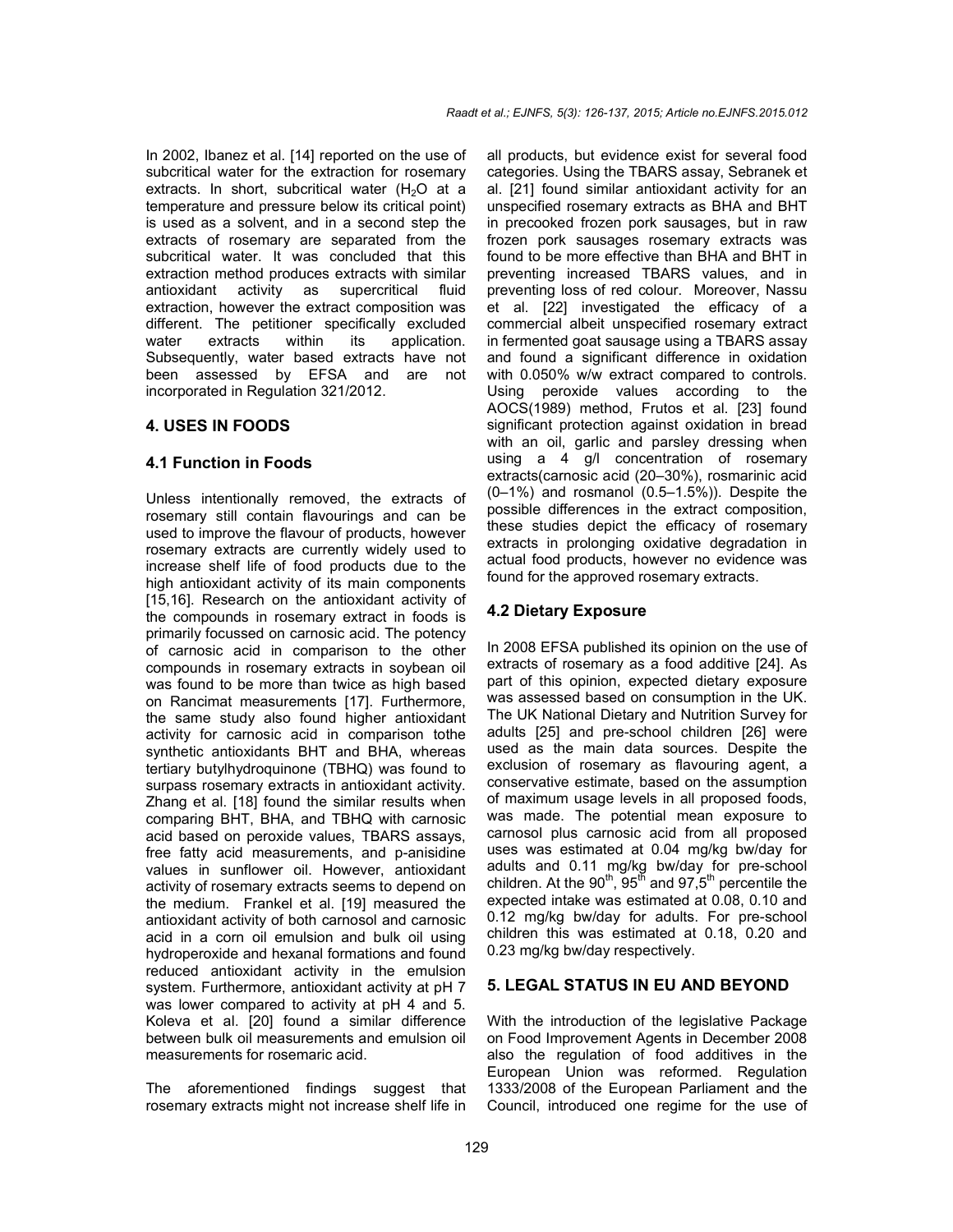food additives in the Union, food colours sweeteners and the remaining food additives that until then were regulated in separate Directives (respectively Directive 94/36/EC, Directive 94/35/EC and Directive 95/2/EC).In accordance with Regulation 1333/2008 rosemary extracts can only be used in the approved food categories, in food additive preparations, and in food grade carriers. For rosemary extracts the maximum levels of use for each approved food category ranges from 30 mg/l or mg/kg for fats and oils essentially free from water till 400 mg/l or mg/kg for food supplements. A more detailed description is shown in Table 2. For colour, betacarotene, and lycopene preparationsa maximum level of 1000 mg/kg is allowed in the preparation and 5 mg/kg for the final product. Additionally, rosemary extracts may be added to all food flavourings with a maximum of 1000 mg/kg. These levels are expressed as the sum of carnosic acid and carnosol rather than the dosage of the whole rosemary extract. Regulation 1333/2008 also specifies labelling requirements, as a result extracts of rosemary can either be labelled with the E-number "E392" or "antioxidant: rosemary extract".

Besides a maximum level of use, the purity of food additives is also specified by EU legislation (Commission Regulation 231/2012). Acetone extracts of rosemary should contain more than 10% w/w of carnosol plus carnosic acid and should not contain more than 500 mg/kg acetone. Supercritical extracts should contain more than 13% w/w and no more than 2% ethanol. Deodorized ethanolic extracts should contain more than 5% w/w and no more than 200 mg/kg ethanol. Decolorized and deodorized hexane and ethanol extracts should contain more than 5% w/w, and not more than 25 mg/kg hexane and/or 500 mg/kg ethanol. Moreover, all rosemary extracts should have an antioxidant/volatiles ratio higher than 15.

In its assessment, EFSA concluded that "the proposed uses and use levels would not be of safety concern" even though EFSA could not establish a numerical acceptable daily intake due to the lack of reproductive and development toxicity data [24]. On a global scale, rosemary extracts have not yet been evaluated by the Joint FAO/WHO Expert Committee on Food Additives (JECFA). In March 2013 the Codex Alimentarius Commission expressed its intention to include rosemary extracts as an antioxidant in the

standard for fish oils. However, to date rosemary extracts (internationally labelled as INS 392) has not been included in the Codex General Standard for Food Additives (GSFA) [27].

Within the Unites States (US) food additives can be used if one of three conditions are met. The Federal Code of Regulations 21 U.S.C. 321 – Definitions: Generally states that food additives as defined by that code are allowed when the additive has either received premarket approval from the Food and Drug Administration (FDA), has a Generally Recognized As Safe (GRAS) status, or was consumed in significant quantities prior to January, 1, 1958. Natural extracts of rosemary have received a GRAS status (Federal Code of Regulations 21 U.S.C. 182.20), which has been affirmed by the FDA [29]. Subsequently, rosemary extracts is listed in the 'Everything added to food in the United States (EAFUS)' database. As a result the use of rosemary extracts as a food additive is allowed in the US based on the general recognition of safety, rather than a safety assessment. Furthermore, no clear characterisation of natural extract of rosemary is described by US legislation.

## **6. BIOLOGICAL AND TOXICOLOGICAL DATA**

## **6.1 Absorption, Distribution, Metabolism, and Excretion**

Providing a complete description of the absorption, distribution, metabolism and excretion is difficult due to the complex nature of rosemary extracts. However, Vaquero et al. [30] attempted to establish a complete metabolic profile for all major bioactive components of rosemary extracts in Zucker rats. A commercial rosemary extract was used containing carnosic acid (38.9±1.7%), carnosol (6.5±0.1%), and methyl carnosate (6.9±0.6%). Other compounds or the production method were not specified. This study reported that after oral administration of 100 mg rosemary extract traces of both carnosol and carnosic acid were found in the small intestine after 25 minutes. After 13.3 hour large quantities of both carnosol and carnosic acid were present in the small intestine, caecum and colon. In total twenty-seven metabolites were found following the intake of rosemary extract by Vaquero et al. [30].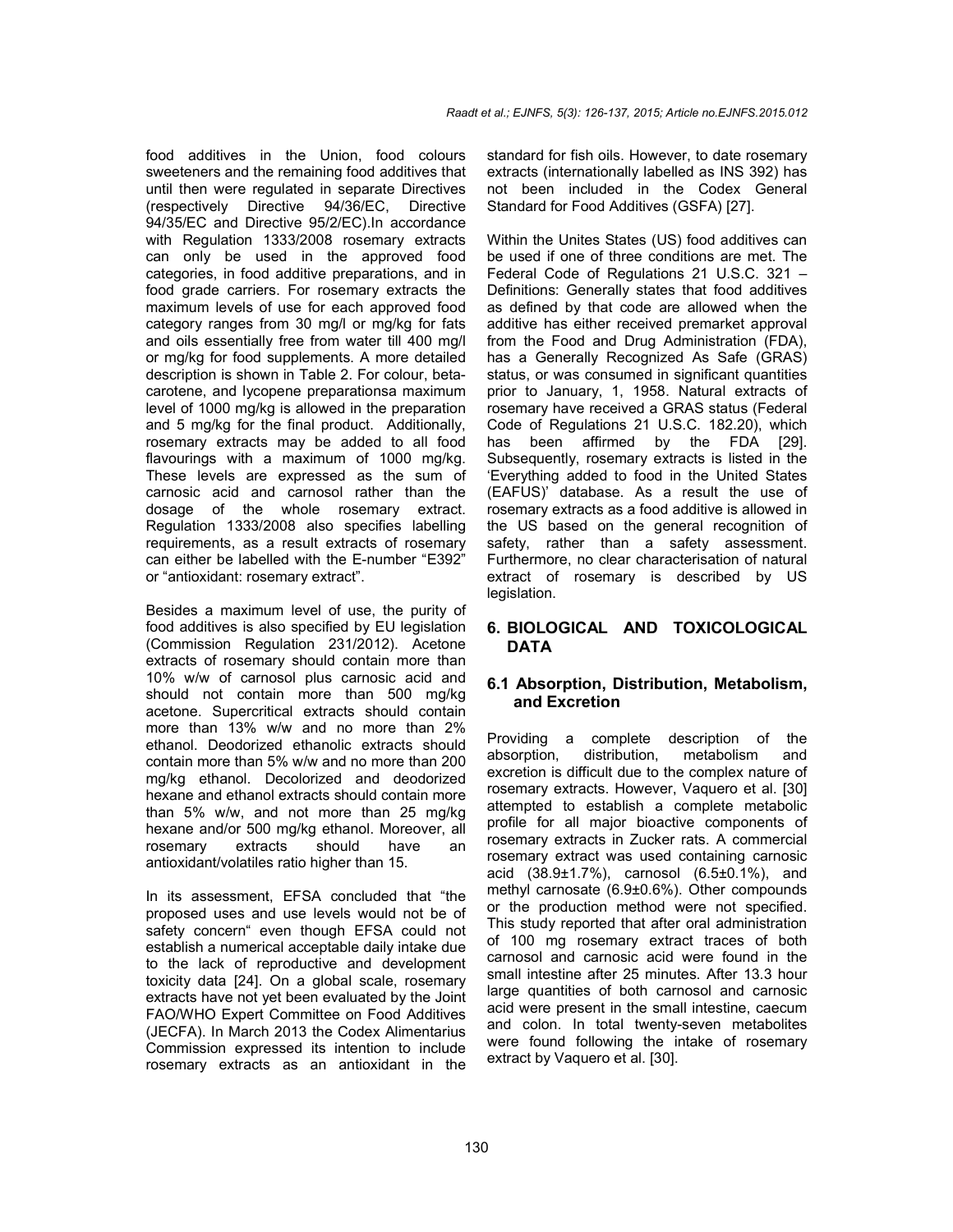| <b>Food category</b>                   | Maximum     | <b>Restrictions</b>                                                                      |
|----------------------------------------|-------------|------------------------------------------------------------------------------------------|
|                                        | level (mg/l |                                                                                          |
|                                        | or mg/kg) * |                                                                                          |
| Dehydrated milk as defined by          | 200         | Only milk powder for vending machines                                                    |
| Directive 2001/114/EC                  | 30          | Only dried milk for manufacturing of ice                                                 |
|                                        |             | cream                                                                                    |
| Fats and oils essentially free from    | 30          | Only vegetable oils (excluding virgin oils                                               |
| water (excluding anhydrous             |             | and olive oils) and fat where content of                                                 |
| milkfat)                               |             | polyunsaturated fatty acids is higher than                                               |
|                                        |             | 15% w/w of the total fatty acid, for the                                                 |
|                                        |             | use in non-heat- treated food products                                                   |
|                                        | 50          | Only fish oil and algal oil; lard, beef,                                                 |
|                                        |             | poultry sheep and porcine fat; fat and oils<br>for the professional manufacture of heat- |
|                                        |             | treated foods; frying oils and frying fat,                                               |
|                                        |             | excluding olive oil and pomace oil                                                       |
| Vegetable oil pan spray                | 50          | Only fats and oils for the professional                                                  |
|                                        |             | manufacture of heat-treated foods                                                        |
| Nut butters and nut spreads            | 200         |                                                                                          |
| Processed potato products              | 200         | Only dehydrated potatoes products                                                        |
| Chewing gum                            | 200         |                                                                                          |
| Decorations, coatings and fillings,    | 100         | Only sauces                                                                              |
| except fruit-based fillings            |             |                                                                                          |
| Fillings of stuffed pasta (ravioli and | 250         | Only in fillings of stuffed dry pasta Period                                             |
| similar)                               |             | of application: From 25 December 2012                                                    |
| Fine bakery wares                      | 200         |                                                                                          |
| Non-heat-treated processed meat        | 100         | Only dried sausages                                                                      |
|                                        | 150         | <b>Excluding dried sausages</b>                                                          |
|                                        | 150         | Only dehydrated meat                                                                     |
| Heat-treated processed meat            | 100         | Only dried sausages                                                                      |
|                                        | 150         | <b>Excluding dried sausages</b>                                                          |
|                                        | 150         | Only dehydrated meat                                                                     |
| Processed fish and fishery             | 150         |                                                                                          |
| products including molluscs and        |             |                                                                                          |
| crustaceans                            |             |                                                                                          |
| Processed eggs and egg products        | 200         |                                                                                          |
| Seasonings and condiments              | 200         |                                                                                          |
| Mustard                                | 100         |                                                                                          |
| Soups and broths                       | 50          |                                                                                          |
| Sauces                                 | 100         |                                                                                          |
| Potato-, cereal-, flour- or starch-    | 50          |                                                                                          |
| based snacks                           |             |                                                                                          |
| Processed nuts                         | 200         |                                                                                          |
| Food supplements supplied in a         | 400         |                                                                                          |
| solid form including capsules and      |             |                                                                                          |
| tablets and similar forms.             |             |                                                                                          |
| excluding chewable forms               |             |                                                                                          |
| Food supplements supplied in a         | 400         |                                                                                          |
| liquid form                            |             |                                                                                          |
| Food supplements supplied in a         | 400         |                                                                                          |
| syrup-type or chewable form            |             |                                                                                          |

#### **Table 2. Detailed description of the approved food categories, maximum levels, and restriction for the use of extracts of rosemary as stated in EU regulation 1333/2008 [28]**

*\* Extracts of rosemary as the sum of carnosol and carnosic acid*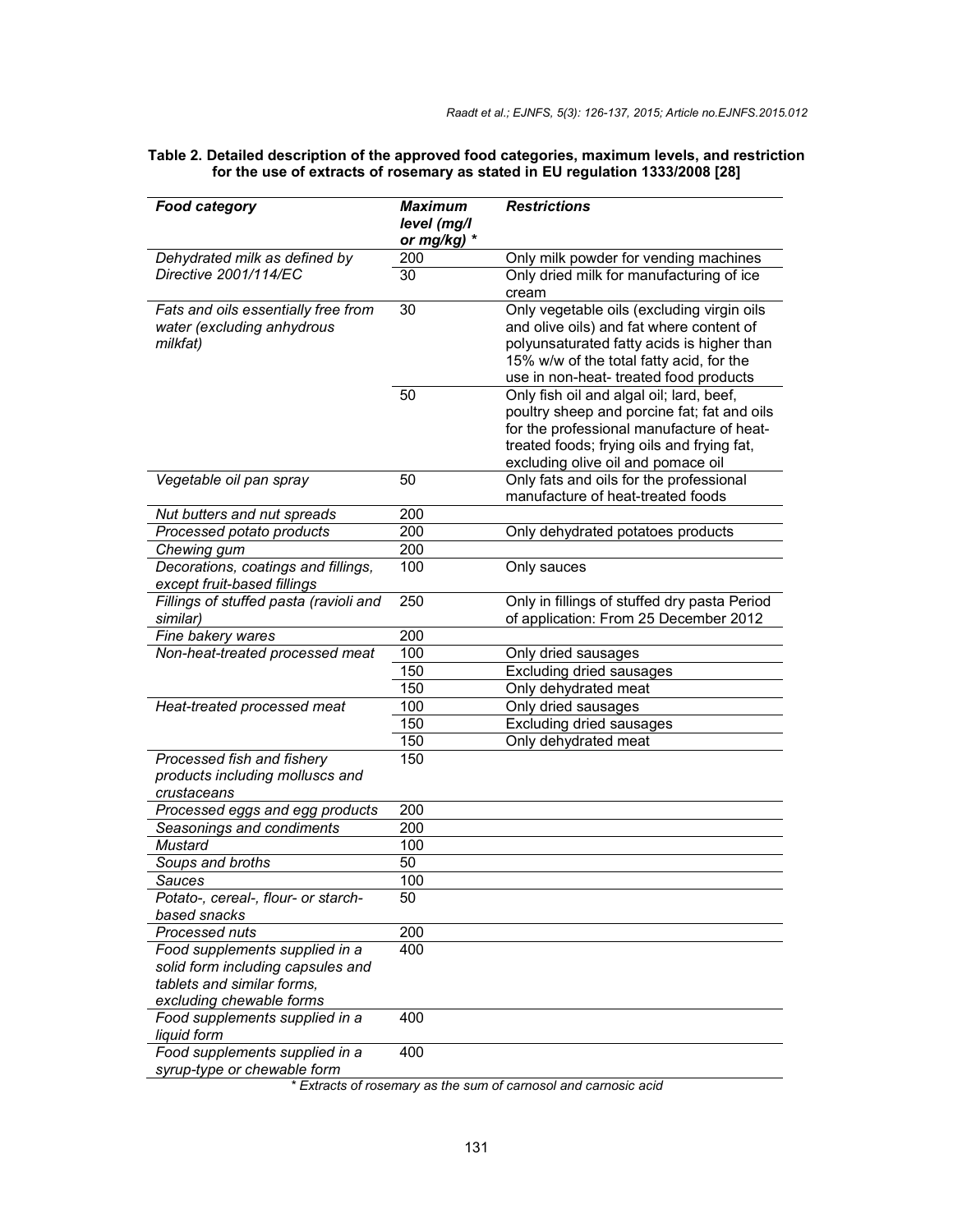Furthermore, nine metabolites, including carnosol and carnosic acid, were found in varying concentrations in the plasma, liver and brain. Vaquero et al. [30] also reported onthe time course of carnosic acid and carnosol in plasma. Carnosic acid reached the maximum peak concentration of 26.6 µM after 0.4 hour and the last measurable concentration was found after 1.7 hour. The clearance of carnosol had not started at the end of the measurements, as such no maximum peak concentration was found (after 13.3 hours the concentration was 18.2 µM). For both carnosic acid and carnosol the limit of detection was 1  $\mu$ M (0.3 ppm) and the limit of quantification was 3 µM (1 ppm).In contrast, Doolaege et al. [31] found a maximum peak concentration for carnosic acid of 0.035 mg/ml after 2.3 hour using a lower dosage (limit of detection and limit of quantification were both 0.005 mg/ml).Additionally, traces of carnosic acid were found in the liver andmuscle tissue.

Only the metabolism of rosmarinic acid has been evaluated in humans. Baba et al. [32] reports a peak concentration in plasma after 0.5 hour, which is followed by an increase of methylrosmarinic acid with a peak concentration after 2 hour. Furthermore, 75% of the ingested rosmarinic acid is excreted in the urine as methylated rosmarinic acid, caffeic acid, ferulic acid, and m-coumaric acid after 6 hours.

# **6.2 Acute, Short Term, Subchronic Toxicity, and Chronic Toxicity**

Based on unpublished data from the petitioner EFSA concluded that two versions of ethanol extraction extracts can be considered to be of low acute toxicity [24]. This assessment was based on the acute oral administration by gavage of 8.5/10 g/kg bw and 24/28.5 g/kg bw for female and male rats respectively and the daily administration by gavage of 4.5/5 g/kg bw and 11.8/14.1 g/kg bw for females and males respectively during five days. No mortality was reported in any of the experiments, however both extracts showed an increase in liver weight for both sexes and increase in fatty liver.

In lower concentrations however, no adverse effects have been reported. In the acute oral safety study of Anadon et al. [33], Winstarrats were orally given a single dose of 2000 mg/kg bw of rosemary extract. For this study a supercritical fluid extraction method was used to obtain the rosemary extract. During the two-week observation period no abnormal signs, changes in behaviour, or body weight were observed. After two weeks no histological, hematological, or organ weight changes were found. Moreover, Fahim et al. [34] found no adverse effect using a daily oral dose of 0.15 g / 100 g bw ethanol extract for three weeks, and even reports a potential hepatoprotective effect for the extract compared to a reference compound. However, no acute toxicity studies have been performed with acetone or hexane rosemary extracts.

For the assessment of short-term and subchronic toxicity ESFA used unpublished data from five13-week experiments provided by the petitioner [24]. For two ethanol extracts and a hexane extract administered dosages ranged from 500 or 1000 till 5000 mg/kg diet, for which the latter is equal to 400 mg/kg bw/day rosemary extract. Furthermore, an acetone extract was administered at 3800 mg/kgdiet, and a supercritical  $CO<sub>2</sub>$  extract was administered at 300,600 & 2400 mg/kgdiet. Aside from some palatability issues, no mortality or any clinical effects were found in any of the studies. The only notable effect was a dose dependent increase in liver weight, which was only significant at the highest dose groups for all types of rosemary extracts. Upon further investigation, using a supercritical  $CO<sub>2</sub>$  extract at dose of 2400 mg/kgdiet,a1.5-fold increase in liver enzymes cytochrome P450 andseveral CYP2 enzymes were found. However, these effects were shown to be reversible after a 28 day recovery period. Using an ethanol extract, a similar increase was found, however, this change was not significant. Moreover, the increase in liver weight was<br>accompanied by minimal centrilobular accompanied by hypertrophy and microsomal enzyme induction. Furthermore, using a hexane extract a reduction in hepatic DNA content was found for the 5000mg/kg diet group suggesting hypertrophy rather than hyperplasia. The changes in liver weight, caused by centrilobular hypertrophy and microsomal enzyme induction, are generally not considered a toxic response. Additionally, the low magnitude, reversibility, and no increases in plasma levels of aspartate aminotransferase, alanine aminotransferase, and alkaline phosphatase lead the EFSA panel to conclude that the increase in liver weight represents an adaptive response rather than hepatoxicity [24]. No further effects were reported for any of the studies and the NOAEL range was determined at 180 till 400 mg extract/kg bw/day, which is equivalent to 20-60 mg/kg bw/day of carnosol plus carnosic acid. Currently, no published data is present to support or contradict these findings.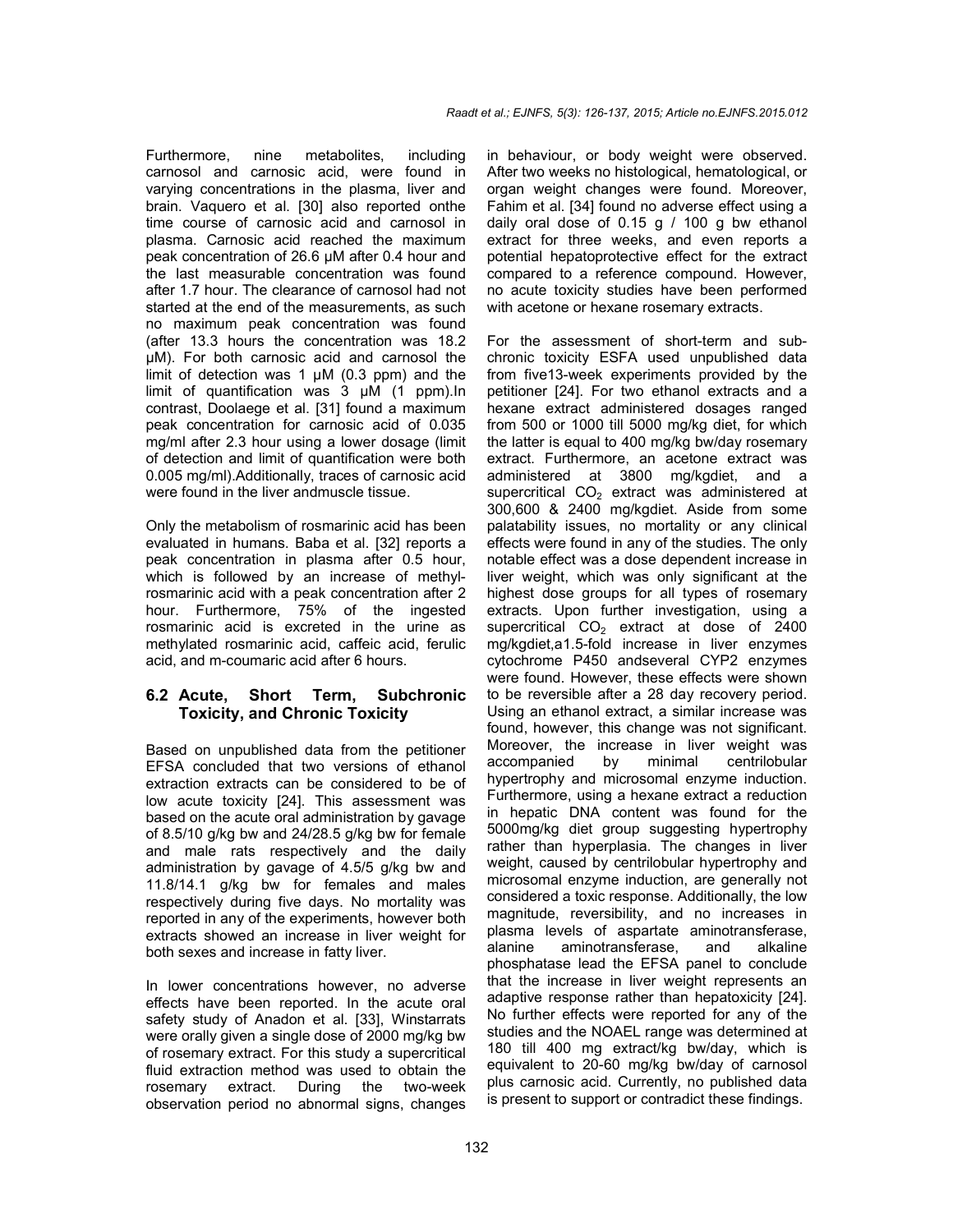## **6.3 Genotoxicity, Carcinogenicity, Reproductive and Developmental Toxicity**

At the time of evaluation by EFSA unpublished studies were used to evaluate the mutagenicity of rosemary extracts [24]. Several extracts were tested with the Ames test using different strains of *S. typhimurium*. Based on these tests ESFA concluded that ethanol and hexane-ethanol rosemary extracts were not mutagenic. Another study showed no changes in mutation frequency for a hexane-ethanol rosemary extract in a human lymphoblastoid cell line. Additionally, it was concluded, based on another study, that hexane-ethanol rosemary extracts do not increase mutagenicity *in vivo* in mice. Genotoxicity of an ethanol rosemary extract was further assessed with an *in vitro* chromosome aberration test using human lymphocytes. No significant damage occurred in the chromosomes and it was concluded that no genotoxic effect was found. No studies have investigated the  $q$ enotoxicity of supercritical  $CO<sub>2</sub>$  and acetone rosemary extracts.

Currently, there are no published studies to report a genotoxic effect for rosemary extract, however several studies suggest rosemary extracts to affect enzymes related to carcinogenicity. Offord et al. [35,36] and Debersac et al. [37] reported that several different rosemary extracts affect several phase I and II enzymes involved with carcinogenicity/genotoxicity, like cytochrome P450 1A1 (decreased) and glutathione-Stransferase (increased). However, the extracts used differ from the approved extracts. Mohebati et al. [38] replicated these findings with one of the main components, carnosol, present in the approved extracts. Furthermore, several other authors reported on potential protective properties against carcinogenicity/genotoxicity of different rosemary extracts through different pathways [39-44]. Due to the difference in composition between rosemary extract it is unclear whether similar effect are also present for the approved extracts.

A rosemary extract (carnosic acid 88%, carnosol 12%) was also identified as anti-mutagenic by Minnunni et al. [45] by preventing reactive oxygen species from reacting with genetic information in the Ames test with strain TA102. Furthermore, Slamenova et al. [46] reported on the protective properties of an ethanol rosemary extract to DNA by scavenging for both OH radicals and singlet oxygen. No long term studies for carcinogenicity have been performed for any of the rosemary extracts.

Only two published studies investigated reproductive and developmental toxicity. The effect of rosemary extract on fertility after 63 days was examined in rats by Nusier et al. [47]. Two ingestion levels were used, 250 and 500 mg/kg/day, of which the 500 mg/kg/day group showed a significant decline in spermatogenesis, and a decrease in sperm motility and density. However, these results were found using an extract made by a 70% ethanol and water 30% extraction resulting in an extract of a polar nature. Therefore EFSA concluded that these results were not applicable to the proposed extracts under assessment. Lemonica et al. [48] comparedadaily dosage of 26 mg of a 30% w/w rosemary extract with a saline solution on the incidence of abortion and/or interference with normal development in Winstarrats. In contrast to most other studies, a water based rosemary extracts was made from leaves, flowers and stems, which was administered by gavage prior and during pregnancy. Due to the production method of the rosemary extract it suffers from the same problem as the aforementioned study. Nevertheless, no differences were found postimplantation or in the development of the foetuses, however a non-significant difference was found in implantation loss.

Based on the histopathology conducted in previously mentioned 13-week studies EFSA was able to conclude that at the tested dose levels do not affect the male reproductive system. As mentioned before, due to the lack of reproductive and developmental toxicity or longterm studies EFSA was not able to establish an acceptable daily intake.

# **7. OTHER DATA**

Rosemary was also found to have potential antimicrobial, antifungal, and antiviral effects albeit mainly as essential oil not as extract. De Melo et al. [49] investigated the antimicrobial effects of rosemary essential oils for active packaging. A significant difference in microbial activity was found for 50% w/w rosemary essential oil. Similarly to the antioxidant activity of rosemary extracts, the antimicrobial effects were reported to be strongly dependent on the composition of the medium [50]. Rosemary oil and rosemary extracts have several compounds in common, however no evidence exist to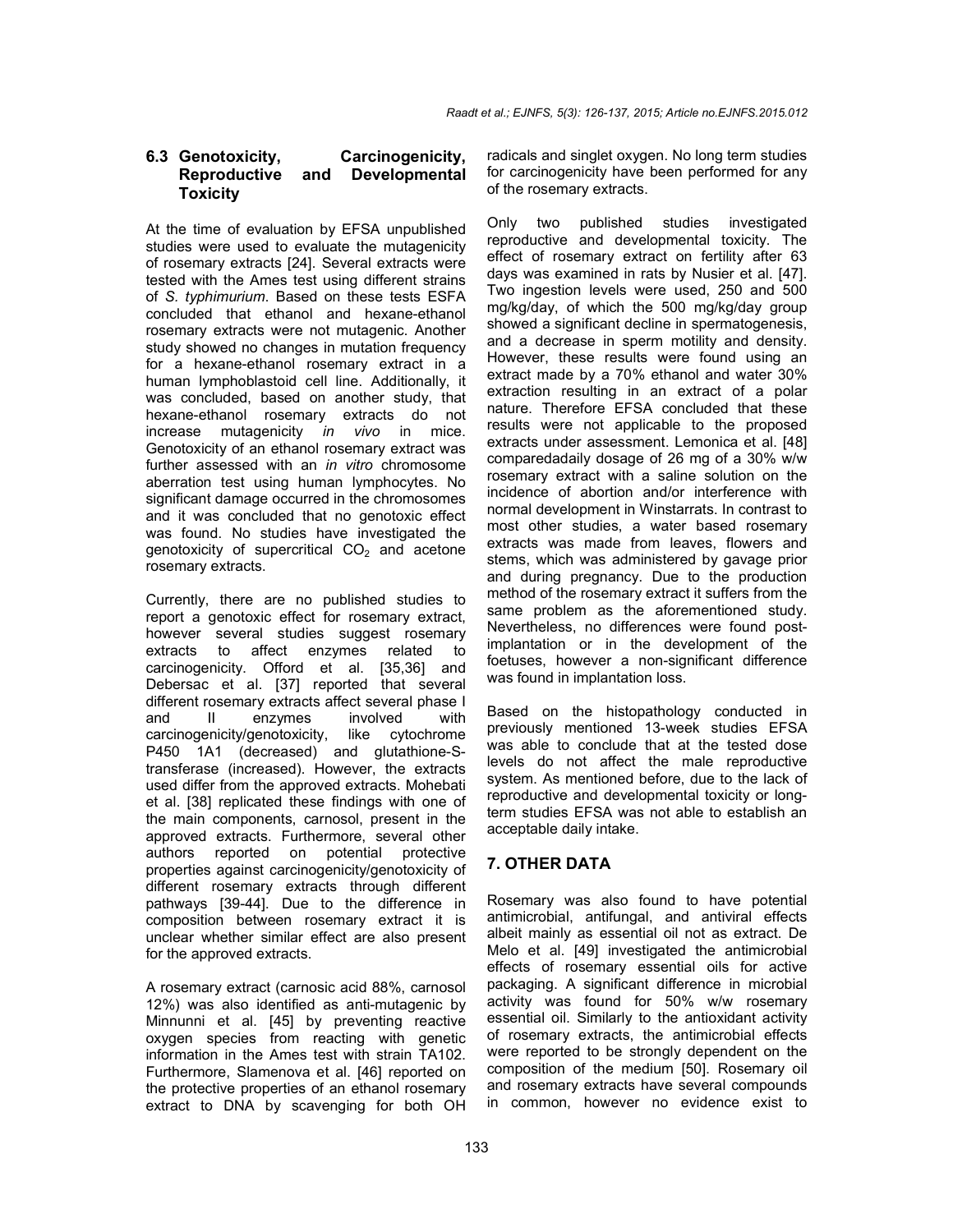support an antimicrobial effect of rosemary extracts. Furthermore, significant differences in the biological control of fungi in foodstuffs were found for low concentrations of an unspecified rosemary extract by Centeno et al. [51], this was also reported for rosemary essential oils [52].

#### **8. DISCUSSION AND CONCLUSION**

Rosemary is a spice that was traditionally used as a flavour and aromatic agent. In 2008 EFSA published its opinion regarding the safety as a food additive, stating: "the proposed uses and use levels would not be of safety concern" [24], and subsequently the European Commission approved the use of rosemary extracts in 2010 [28]. Despite the approval under Regulation 1333/2008 and further specification under Commission Regulation 231/2012, extracts of rosemary are not yet fully characterised. The<br>characterisation based on the reference characterisation based on compounds leaves room for different compositions. These differences in composition are partially restricted by Commission Regulation 231/2013 that only allows production of rosemary extracts from dried rosemary leaves. However, the different approved production methods still result in different composition and antioxidant activity [10]. Moreover, the characterisation of rosemary extracts is different outside the EU and research using rosemary extracts are not bound to these restrictions. This results in difficult to compare scientific evidence and difficulty to assess the safety of approved rosemary extracts.

Despite the differences in composition, the use of rosemary extracts has shown antioxidant properties in several food categories. However, this effect might not be present in all foods, since the antioxidant activity of one of the major components of rosemary extracts, carnosic acid, was found to be medium dependent [19,20]. From a functional perspective, the room for different compositions might allow the optimization of antioxidant activity of the rosemary extract for a specific medium or food. However, this depends on the properties of the other components of the extract, which are currently unknown.

No new evidence is present to suggest adverse effects, but some discrepancies still exist. The unpublished data suggests an increase in total cytochrome P450 content, however Offord et al. [35,36] reports the inhibition of cytochrome P4501A1 mRNA expression and decreased enzyme activity in human bronchial epithelial

cells. In contrast, Debersac et al. [37] did not find any changes for cytochrome p450 in hepatic tissue of Wistar rats. The reason for this contradiction is difficult to identify due to differences in test materials and extract composition. Additionally, both studies report a strong induction of phase II enzymes, particularly<br>glutathione-S-transferase, and quinone glutathione-S-transferase, and reductase. These studies and others that show similar protective effects tend to show a large diversity in extract compositions, potential mechanism, and effect magnitude [39-44]. Many studies also focus solely on carnosol or carnosic acid. While there is no reason for concern, the lack of knowledge about other components than carnosol and carnosic acid and possible combined effects of extract components are clear.

The increase in liver weight was not seen as an adverse effect;as such the NOAEL range for all five extracts was determined at 20-60 mg/kg bw/day of carnosol plus carnosic acid. Based on the estimated dietary exposure, this results in a safety margin for the  $95<sup>th</sup>$  percentile between 200-600 for adults, and 100-300 for pre-school children. Furthermore, no lowest observed adverse effect level was determined. However, the effect of the rosemary extract from Nusier et al. [47] on spermatogenesis and sperm motility and density raise some concern. Although the extracts are considered to be different, both are produced from the leaves of rosemary and could contain many of the same compounds. However even if it is considered as an adverse effect, it was only present above the intake of 60mg/kg bw/day carnosol plus carnosic acid. Leaving a greater margin of safety than for the increase in liver weight effect. Therefore there is no reason for concern, however further research is need to ensure this adverse effect, and any other effect on reproduction, development or otherwise are not present for the approved rosemary extracts. The indications for other potential functional properties of rosemary extracts only strengthens the need for further investigation. Additionally, further specification, characterisation of rosemary extracts might also help fill the knowledge gaps.

Despite the uncertainty created by the compositional differences between rosemary extracts and the gaps in knowledge, there is no evidence to suggest a direct need for reevaluation of approval. Moreover, since rosemary extracts have been approved by Directive 2010/69/EU in 2010, it will not be reevaluated under the process started by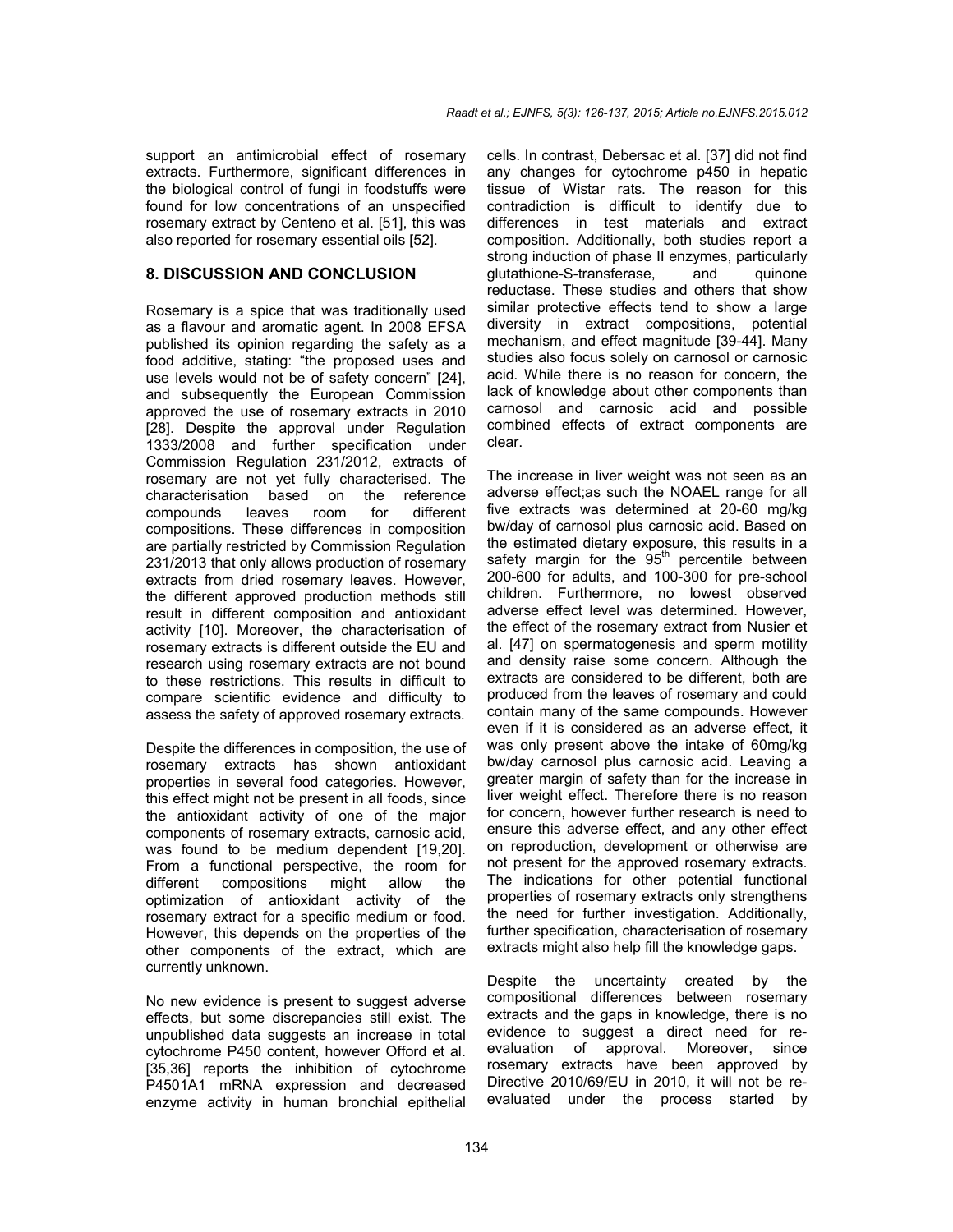Regulation 1333/2008 to re-evaluate all food additives authorized for use in the Union prior to 20 January 2009 (see Commission Regulation No 257/2010).

## **ACKNOWLEDGEMENTS**

The authors declare no conflicts of interest and this research received no grant from any funding agency.

#### **COMPETING INTERESTS**

Authors have declared that no competing interests exist.

### **REFERENCES**

- 1. Pokorný J. Are natural antioxidants better – and safer – than synthetic antioxidants? European Journal of Lipid Science and Technology. 2007;109(6):629-642.
- 2. Ito N, Fukushima S, Tsuda H. Carcinogenicity and modification of the carcinogenic response by bha, Bht, and other antioxidants. Critical Reviews in Toxicology. 1985;15(2):109-150.
- 3. Williams G. Epigenetic promoting effects of butylated hydroxyanisole. Food and Chemical Toxicology. 1986;24(10):1163- 1166.
- 4. Botterweck A, et al. Intake of butylated hydroxyanisole and butylated hydroxytoluene and stomach cancer risk: Results from analyses in the Netherlands cohort study. Food and Chemical Toxicology. 2000;38(7):599-605.
- 5. Williams G, Iatropoulos M, Whysner J. Safety assessment of butylated<br>hydroxyanisole and butylated hydroxyanisole and butylated<br>hydroxytoluene as antioxidant food as antioxidant additives. Food and Chemical Toxicology. 1999;37(9):1027-1038.
- 6. Almela L, et al. Liquid chromatograpic– mass spectrometric analysis of phenolics and free radical scavenging activity of rosemary extract from different raw material. Journal of Chromatography A. 2006;1120(1–2):221-229.
- 7. Señoráns FJ, et al. Liquid chromatographic–mass spectrometric analysis of supercritical-fluid extracts of rosemary plants. Journal of Chromatography A. 2000;870(1–2):491- 499.
- 8. del Baño MJ, et al. Phenolic diterpenes, flavones, and rosmarinic acid distribution during the development of leaves, flowers, stems, and roots of *Rosmarinus officinalis*. Antioxidant Activity. Journal of Agricultural and Food Chemistry. 2003;51(15):4247- 4253.
- 9. Singh M, Guleria N. Influence of harvesting stage and inorganic and organic fertilizers on yield and oil composition of rosemary (*Rosmarinus officinalis* L.) in a semi-arid tropical climate. Industrial Crops and Products. 2013;42(0):37-40.
- 10. Commission Regulation (EU) No 231/2012 of 9 March 2012 laying down specifications for food additives listed in Annexes II and III to Regulation (EC) No 1333/2008 of the European Parliament and of the Council Text with EEA relevance.
- 11. Carvalho Jr, RN, et al. Supercritical fluid extraction from rosemary (*Rosmarinus officinalis*): Kinetic data, extract's global yield, composition, and antioxidant activity. The Journal of Supercritical Fluids. 2005;35(3):197-204.
- 12. Rozzi NL, Singh RK. Supercritical fluids and the food industry. Comprehensive Reviews in Food Science and Food Safety. 2002;1(1):33-44.
- 13. López-Sebastián S, et al. Dearomatization of antioxidant rosemary extracts by treatment with supercritical carbon dioxide. Journal of Agricultural and Food Chemistry. 1998;46(1):13-19.
- 14. Ibañez E, et al. Subcritical water extraction of antioxidant compounds from rosemary plants. Journal of Agricultural and Food Chemistry. 2002;51(2):375-382.
- 15. Hernández-Hernández E, et al. Antioxidant effect rosemary (*Rosmarinus officinalis* L.) and oregano (*Origanum vulgare* L.) extracts on TBARS and colour of model<br>raw pork batters. Meat Science. raw pork batters. Meat Science. 2009;81(2):410-417.
- 16. Erkan N, Ayranci G, Ayranci E. Antioxidant activities of rosemary (*Rosmarinus Officinalis* L.) extract, blackseed (*Nigella sativa* L.) essential oil, carnosic acid, rosmarinic acid and sesamol. Food Chemistry. 2008;110(1):76- 82.
- 17. Richheimer S, et al. Antioxidant activity of lipid-soluble phenolic diterpenes from rosemary. Journal of the American Oil Chemists' Society. 1996;73(4):507-514.
- 18. Zhang Y, et al. Oxidative stability of sunflower oil supplemented with carnosic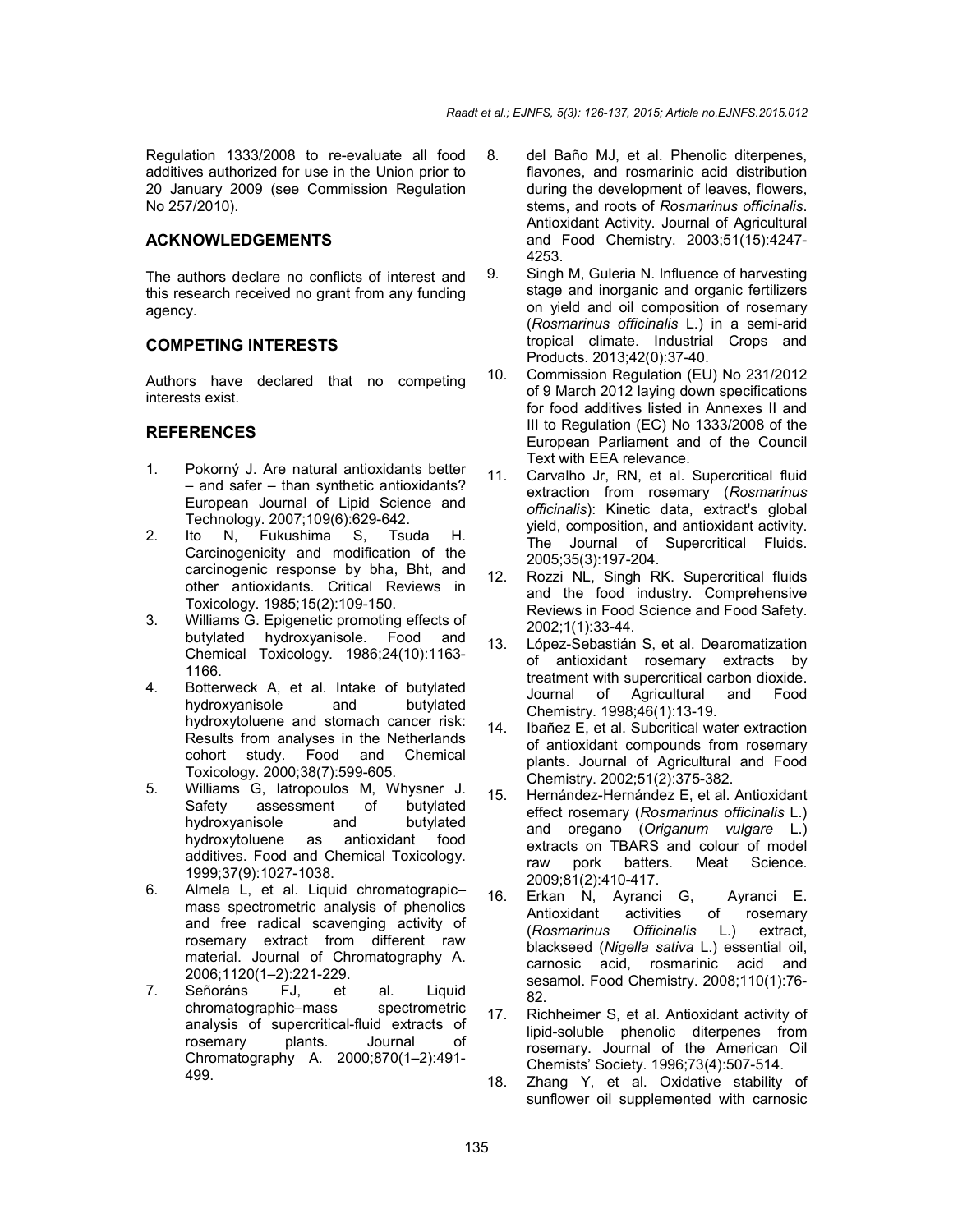acid compared with synthetic antioxidants during accelerated storage. Food Chemistry. 2010;118(3):656-662.

- 19. Frankel EN, et al. Antioxidant activity of a rosemary extract and its constituents, carnosic acid, carnosol, and rosmarinic acid, in bulk oil and oil-in-water emulsion. Journal of Agricultural and Food Chemistry. 1996;44(1):131-135.
- 20. Koleva II, et al. Screening of plant extracts for antioxidant activity: A comparative study on three testing methods. Phytochemical Analysis. 2002;13(1):8-17.
- 21. Sebranek JG, et al. Comparison of a natural rosemary extract and BHA/BHT for relative antioxidant effectiveness in pork sausage. Meat Science. 2005;69(2):289- 296.
- 22. Nassu RT, et al. Oxidative stability of fermented goat meat sausage with different levels of natural antioxidant. Meat Science. 2003;63(1):43-49.
- 23. Frutos MJ, Hernández-Herrero JA. Effects of rosemary extract (*Rosmarinus officinalis*) on the stability of bread with an oil, garlic and parsley dressing. LWT - Food Science and Technology. 2005;38(6):651-655.
- 24. Aguilar F, et al. Use of rosemary extracts as a food additive–scientific opinion of the panel on food additives, flavourings, processing aids and materials in contact with food. EFSA J. 2008;721:1-29.
- 25. Henderson L, et al. The national diet & nutrition survey: Adults aged 19 to 64 years. HM Stationery Office; 2002.
- 26. Gregory JR, et al. National diet and nutrition survey: Children aged. 1½ to 4½ years, report of the diet and nutrition survey. London: HMSO. 1995;1.
- 27. FAO J. Report of the twenty-third session of the codex committee on fats and oils. CL 2013/5-FO; 2013.
- 28. Regulation (EC) No 1333/2008 of the European Parliament and of the Council on food additives; 2008.
- 29. Administration, U.F.a.D. Everything Added to Food in the United States (EAFUS). 2011 Last Update Date: 03/13/2013 Access Date: 11/26/2013]; Available:http://www.fda.gov/Food/Ingredie ntsPackagingLabeling/FoodAdditivesIngre dients/ucm115326.htm
- 30. Romo Vaquero M, et al. Bioavailability of the major bioactive diterpenoids in a rosemary extract: Metabolic profile in the intestine, liver, plasma, and brain of Zucker

rats. Molecular Nutrition & Food Research. 2013;57(10):1834-1846.

- 31. Doolaege EA, et al. Absorption, distribution and elimination of carnosic acid, a natural antioxidant from *Rosmarinus officinalis*, in rats. Plant Foods for Human Nutrition. 2011;66(2):196-202.
- 32. Baba S, et al. Absorption, metabolism, degradation and urinary excretion of rosmarinic acid after intake of Perilla frutescens extract in humans. European Journal of Nutrition. 2005;44(1):1-9.
- 33. Anadón A, et al. Acute oral safety study of rosemary extracts in rats. Journal of Food Protection. 2008;71(4):790-795.
- 34. Fahim A, AYE, Hoda M. Fadel, Khaled F. S. Hassan, Fawzia. Allied studies on the effect of *Rosmarinus officinalis* L. on experimental hepatotoxicity and mutagenesis. International Journal of Food Sciences and Nutrition. 1999;50(6):413- 427.
- 35. Offord EA, et al. Rosemary components inhibit benzo[a]pyrene-induced genotoxicity in human bronchial cells. Carcinogenesis. 1995;16(9):2057-62.
- 36. Offord EA, et al. Mechanisms involved in the chemoprotective effects of rosemary extract studied in human liver and bronchial cells. Cancer Letters. 1997;114(1–2):275-281.
- 37. Debersac P, et al. Induction of cytochrome P450 and/or detoxication enzymes by various extracts of rosemary: Description of specific patterns. Food Chem Toxicol. 2001;39(9):907-18.
- 38. Mohebati A, et al. Carnosol, a constituent of Zyflamend, inhibits aryl hydrocarbon receptor-mediated activation of CYP1A1 and CYP1B1 transcription and mutagenesis. Cancer Prev Res (Phila). 2012;5(4):593-602.
- 39. Sancheti G, Goyal P. Modulatory influence of *Rosemarinus officinalis* on DMBAinduced mouse skin tumorigenesis. Asian Pac J Cancer Prev. 2006;7(2):331-5.
- 40. Lo AH, et al. Carnosol, an antioxidant in rosemary, suppresses inducible nitric oxide synthase through down-regulating nuclear factor-kappaB in mouse macrophages. Carcinogenesis. 2002;23(6):983-91.
- 41. Singletary K, MacDonald C, Wallig M. Inhibition by rosemary and carnosol of 7,12-dimethylbenz[a]anthracene (DMBA) induced rat mammary tumorigenesis and in vivo DMBA-DNA adduct formation. Cancer Lett. 1996;104(1):43-8.